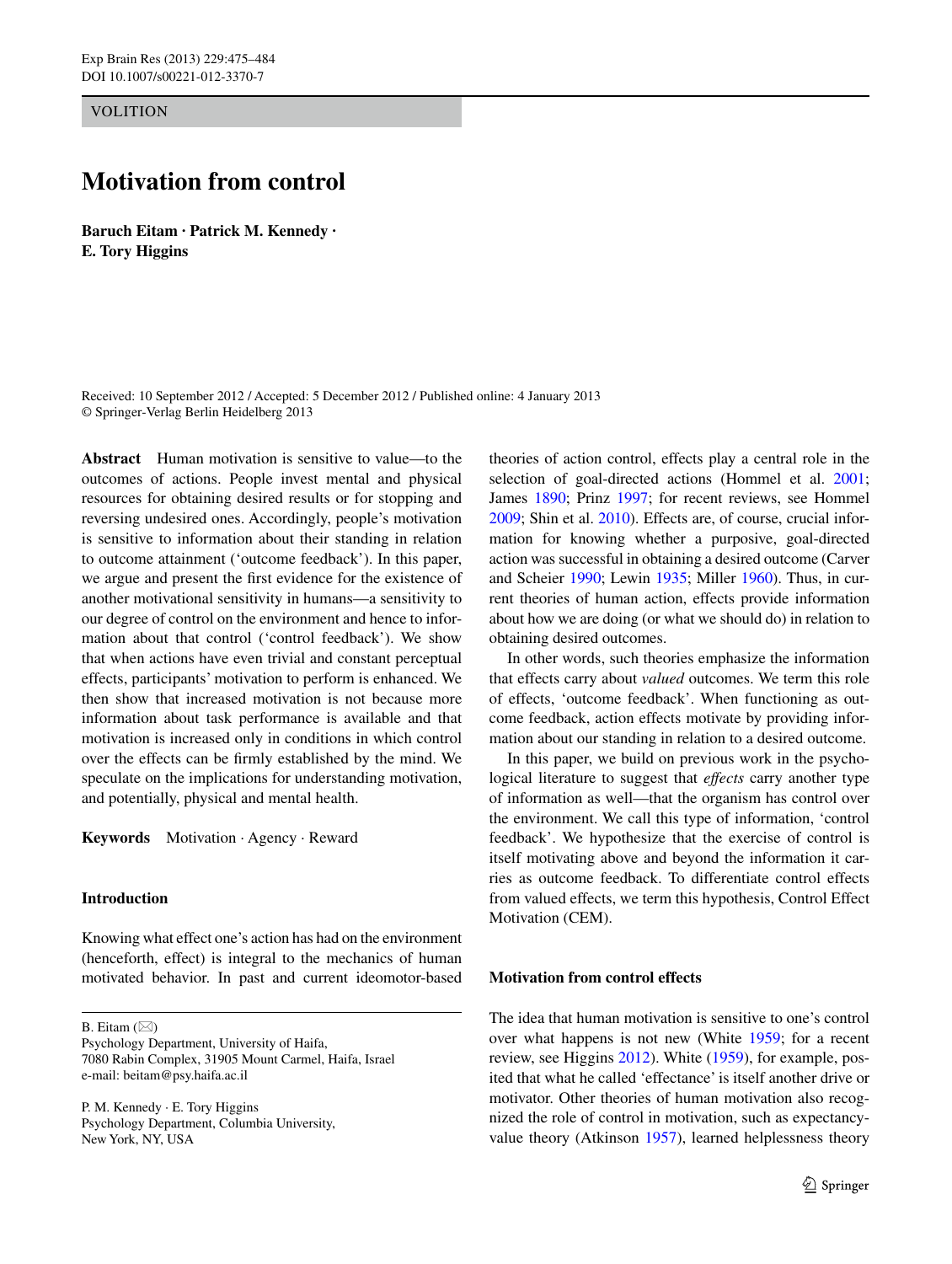(Seligman [1968](#page-9-2)), or self-efficacy theory (Bandura [1977](#page-8-9)). But, notably, they did not propose that one's control *itself* motivates.[1](#page-1-0) Rather, in these theories, perceived control functions as a modulator of what we have termed above outcome feedback: either by modulating outcome value itself (Atkinson [1957\)](#page-8-8), the expectancy of escaping an undesired outcome (Abramson et al. [1978](#page-8-10); Seligman [1968\)](#page-9-2), or by affecting one's consciously perceived ability to perform a goal-directed behavior (Ajzen [1991](#page-8-11); Bandura [1977\)](#page-8-9).

But if 'effectance' is itself a motivator as White [\(1959\)](#page-9-1) has argued, effects as feedback about one's control should be directly motivating. Furthermore, control feedback should motivate over and above the outcome feedback this information also carries because each kind of feedback 'speaks to' a different way of being effective (i.e., being effective in having desired outcomes vs. being effective in managing to make something happen in the environment; see Higgins [2012](#page-8-7)).

Indeed, in other species, there is some evidence that effects as feedback about one's potential or actual control also affect motivation. For example, Harlow and colleagues demonstrated that monkeys repeatedly manipulate both mechanical and non-mechanical objects without being otherwise reinforced (Harlow et al. [1950](#page-8-12)). Similarly, Moon and Lodahl [\(1956](#page-8-13)) showed that both an increase and decrease in illumination contingent on a lever press led monkeys to increase the frequency of pressing that lever, and Barnes and Kish [\(1961](#page-8-14)) demonstrated that auditory stimulation contingent on a lever press has a similar motivating effect.

Empirically establishing that a control effect motivates humans will further challenge the still dominant position that action and cognition are motivated solely by the search for desired outcomes (Eitam and Higgins [2010](#page-8-15); Higgins [1997](#page-8-16), [2012;](#page-8-7) see also Bromberg-Martin and Hikosaka [2009](#page-8-17)).

#### **Testing the control effect motivation (CEM) hypothesis**

We propose that humans are motivated by control effects. In this study, we test one form of control effect—an action having a trivial perceptual influence on the environment. Specifically, in three experiments, we show that humans will be more motivated when their action has a perceivable effect (Experiment 1). If actions do not have such a perceivable effect, *regardless of whether the mind knows it is standing in relation to a current goal*, the actor, deprived of

such control feedback, will be less motivated (Experiment 2). Thus, CEM hypothesis breaks from earlier theorizing on the role of effects in human action by arguing that control effects are motivating only when they are clear feedback about one's control (Experiment 2 and 3).

#### **General method**

In all three experiments, we used a task we developed. In this task, participants respond to colored circles that appear, one by one, at the top of the screen and rapidly descend in a vertical line to the bottom. Participants' instructions (see Fig. [1](#page-1-1)) are to 'stamp' the circles as they appear on the screen by pressing one of the four keys on a regular keyboard ('s', 'd', 'h', and 'j'). A fixed time interval had passed from the appearance of the previous trial, regardless of the participants' response speed in the former trial.

In all experiments, participants completed 3 blocks of 60–120 trials each. There was no indication that a block had ended. In all studies, our central dependent variable was response time, with correct responses (which were generally high) measured to verify that there were no speed-accuracy trade-offs.

## **Experiment 1: Having an effect enhances performance**

Materials and methods

#### *Participants*

Seventy-two undergraduate students (41 females, mean age  $= 22.01$ , SD  $= 5.05$ ) participated in the experiment in exchange for course credit or pay. Participants were run individually and were randomly assigned to one of the two conditions.

<span id="page-1-1"></span>

**Fig. 1** Stamp instructions screen. To emphasize both speed and accuracy in Experiments 2 and 3, after the participant had finished reading the instructions, the experimenter add, 'We will be recoding the speed and accuracy of your responses'

<span id="page-1-0"></span><sup>&</sup>lt;sup>1</sup> As noted above, the idea that perception of an effect facilitates the selection (i.e., activation) of an action that is associated with it (i.e., learned) is central to modern versions of the ideomotor principle. What we are proposing is that the mere categorization of a perceptual event as an effect, regardless of its specificity, reinforces the action that has produced it. We elaborate on this issue further in the "[General discussion](#page-5-0)" section.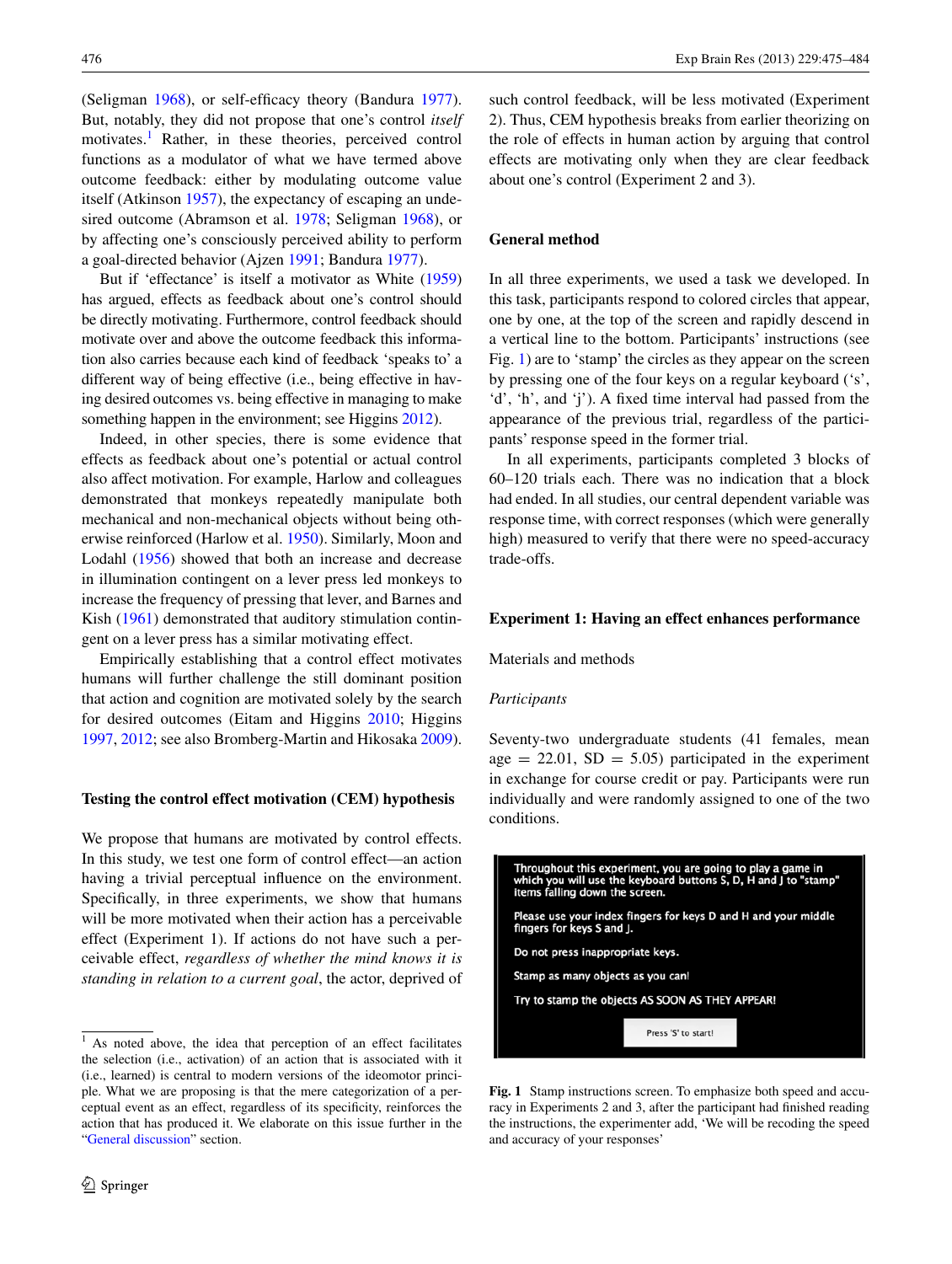#### *Materials*

We used the task described above with the following parameters: circles moved down the game window at the rate of approximately .46 pixels per ms, such that the game window was roughly 850 ms long. The vertical distance between circles was fixed as the height of the game window plus the height of the circle. This meant that the ISI was kept constant throughout the task, roughly 880 ms.

## *Design*

We manipulated one between-participants factor—*Effect*. Did the rapidly descending circles flash and disappear when participants pressed the correct key? Yes they disappeared (Effect condition); No they did not disappear (No Effect condition). A second, within-participants factor was *Block*. The sole difference between the two conditions was that in the Effect condition when participants pressed the correct key—corresponding to the horizontal location of the descending circle—the circle briefly flashed and disappeared. In the No Effect condition, the circle continued falling and no perceptual indication that the participant's response had an effect was given. Note that for all participants, the next trial would begin (i.e., the next circle appeared) only after the full time it took a circle to descend from top to bottom had passed.

#### Results

## *Performance*

In this and all the following experiments, we applied the following filters before analyzing the data. First, the data from 6 participants that did not adhere to experimental instructions (i.e., performed below an average of 50 % correct responses) were removed from further analysis. To validate the use of our main dependant variable, all incorrect responses were dropped for all RT analyses (2,819 of 23,760 trials, i.e., less than 12 % incorrect). Then, the data from another participant who deviated from their condition's mean by 2 standard deviations in either mean response times or percent correct responses were not analyzed further.

For assessing participants' performance on the stamp task, mean response times and percent of correct responses were averaged over block and a mixed ANOVA was performed separately on each performance measure. For response times, a two-way mixed ANOVA with *Block* (1 vs. 2 vs. 3) as a within-participants factor and *Effect* (No Effect vs. Effect) as a between-participants factor.<sup>[2](#page-2-0)</sup>

The ANOVA revealed a reliable effect of having an effect  $F(1, 63) = 5.08$ ,  $p < .05$ . Participants in the Effect condition responded faster overall than the participants in the No Effect condition (see Fig. [1;](#page-3-0) Tables [1](#page-3-0), [2](#page-3-1)). *t* tests performed on the difference between the individual cell means showed that participants in the Effect condition were reliably faster than those in the No Effect condition on the last, and second-to-last, blocks (see Tables  $1, 2$  $1, 2$ .<sup>[3](#page-2-1)</sup>

The comparable ANOVA on the percent of correct responses did not reveal a difference between the Effect and No Effect conditions,  $F < 2$ , countering a speed-accuracy trade-off explanation.

To summarize the results of Experiment 1, having an effect had a clear positive effect on performance. Participants whose actions were experimentally manipulated to have a perceivable effect performed the task better (i.e., faster) than participants whose actions did not have such an effect.

While Experiment 1 provides support for CEM, alternative explanations for our findings exist. In the next experiments, we tested the most prominent alternative to our CEM hypothesis. Specifically, might the results of Experiment 1 be explained by differences in outcome feedback (vs. control feedback as we have argued)? First, participants in the Effect condition could have clearer/ more salient outcome feedback, and clearer outcome feedback produces more certainty about their responses. This certainty about, for example, their key press having being registered or that a specific trial had ended could benefit their performance by freeing resources for preparing for the next trial. Second, the perceptual effect could provide information about goal attainment or success, which could benefit performance by motivating participants because it signals that they are doing well (e.g., Carver and Scheier [1990\)](#page-8-4).

To test this alternative (outcome feedback) account, in Experiment 2, we equated the outcome feedback for participants in the Effect and No Effect conditions, while maintaining the difference between these conditions regarding control feedback. We did this by giving participants in both the Effect and the No Effect groups trial-by-trial outcome feedback about their performance. This information was conveyed as a running score that provided complete information about their success outcomes. If there were still higher performances in the Effect group than the No Effect group under these conditions, then the alternative outcome feedback account would not be supported.

<span id="page-2-0"></span><sup>2</sup> The (beneficial) effect that Block had on performance was reliable in all studies. Due to its irrelevance to our hypothesis and severe space constraints it will not be further mentioned.

<span id="page-2-1"></span><sup>&</sup>lt;sup>3</sup> Each cell was compared to the corresponding cell in the other condition.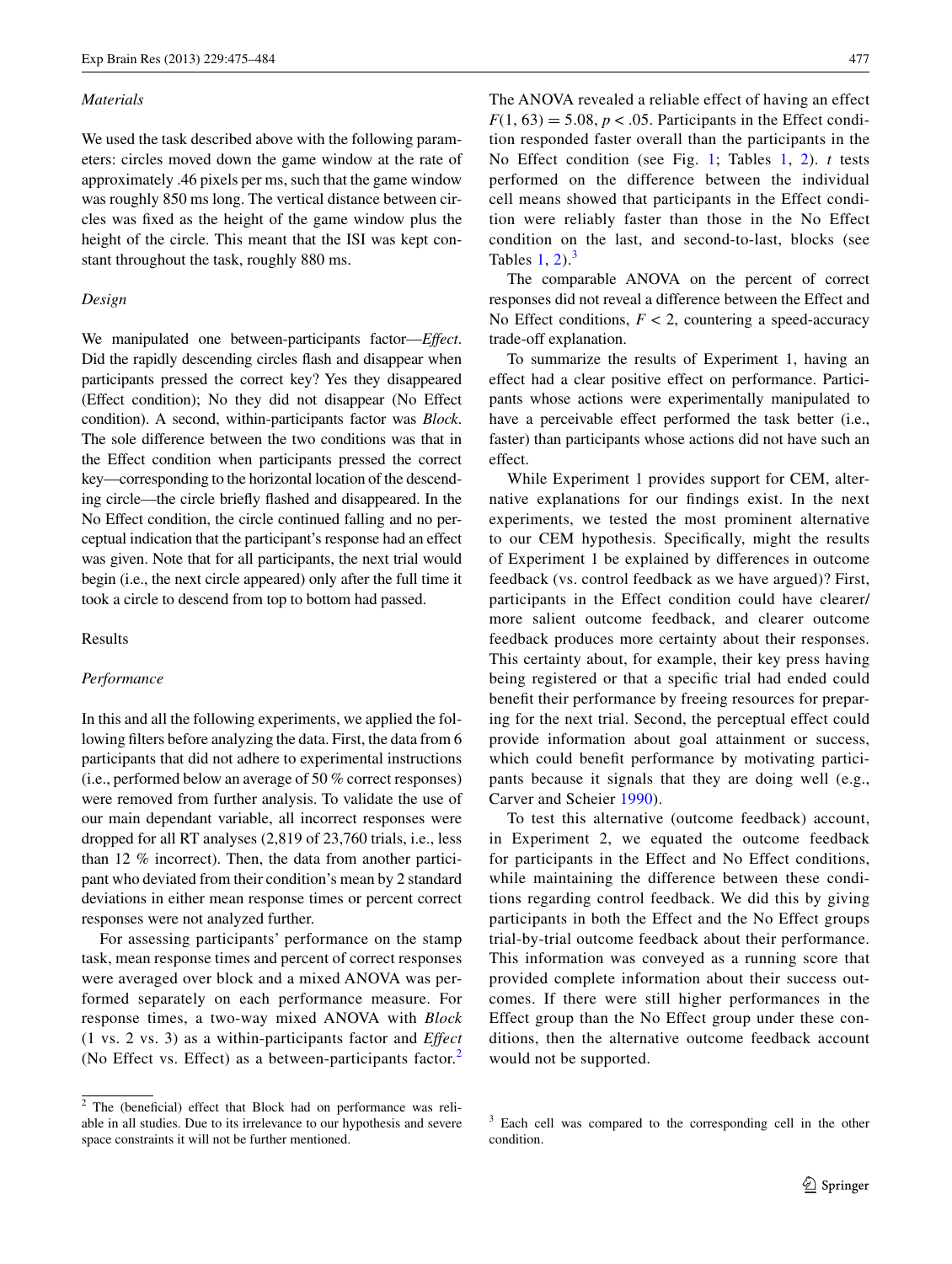478 Exp Brain Res (2013) 229:475–484

<span id="page-3-1"></span><span id="page-3-0"></span>

| <b>Table 1</b> Mean response times:<br>no effect condition                               | Experiment          | <b>Block</b>            |                  |                    |                    |
|------------------------------------------------------------------------------------------|---------------------|-------------------------|------------------|--------------------|--------------------|
|                                                                                          |                     |                         | $\overline{c}$   | 3                  | Overall            |
|                                                                                          | Exp. 1 $(n = 31)$   | 477.57 (74.77)          | 462.83 (69.24)   | 476.6 (83)         | 472.33 (71.66)     |
| Values in parentheses are stand-<br>ard deviations                                       | Exp. 2 ( $n = 17$ ) | 464.84 (98.03)          | 454.68 (70.65)   | 463.02 (66.72)     | 460.84 (69.53)     |
| <b>Table 2</b> Mean response times:<br>effect condition                                  | Experiment          | <b>Block</b>            |                  |                    |                    |
| Values in parentheses are stand-                                                         |                     |                         | $\overline{c}$   | 3                  | Overall            |
| ard deviations                                                                           | Exp. 1 ( $n = 34$ ) | 450.71 (61.24)          | $428*(52.66)$    | $434.05*(47.5)$    | $437.59*(52.82)$   |
| $\land p < .05$ (one-tailed); * <.05;<br>** $\lt 0.01$ ; <sup>a</sup> modified condition | Exp. $2^a (n = 18)$ | $412.59^{\circ} (51.1)$ | 388.75** (43.27) | $379.62**$ (45.22) | $393.65**$ (40.83) |

## **Experiment 2: Matching outcome feedback**

## Materials and methods

#### *Participants*

Forty-two undergraduate students (18 females, mean age  $= 22.83$  years,  $SD = 7.2$ ) participated in the experiment in exchange for course credit or pay. Participants were run individually and were randomly assigned to one of the two conditions.

## *Materials*

We used the task with the following parameters. To give all participants full outcome feedback, we added a running score counter at the top center of the screen. Each correct response led to an increase of one point by the counter. The task instructions told the participants that there was a score counter that would provide feedback about their performance. The counter was placed in a position that enabled participants to attend it and then choose the next correct response. If outcome feedback was to explain the results, attending only to the score should lead to a response-time advantage over attending only to an effect (and even more to attending to both) because it would both supply full outcome feedback while preparing the participants to readily 'ambush' the circles at their 'source' (i.e., the top of the screen). All other parameters were kept identical to those used in Experiment 1.

## *Design*

The design was identical to that of Experiment 1. The sole difference being that in both conditions, a running score appeared in the top center of the screen.

## Results

#### *Performance*

As in all experiments, we applied the following filters before analyzing the data. The data of 4 participants that did not comply with the experimental instructions were removed from further analysis. For response-time analyses, all incorrect responses were dropped  $(2,187/14,040;$  less than 16 %). Then, the data from 3 participants that deviated from their condition's mean by 2 standard deviations in either mean response time or percent correct responses were not further analyzed.

Analyses were identical to those conducted for Experiment 1. A two-way mixed ANOVA with Effect (No Effect vs. Effect) as a between-participants yielded a reliable main effect of having an effect  $F(1, 33) = 11.51$ ,  $p < .01$ . Replicating Experiment 1, participants in the Effect condition responded faster than those in the No Effect condition (see Fig. [2;](#page-4-0) Tables [1](#page-3-0), [2](#page-3-1)). *t* tests performed on the relevant cell means revealed that participants in the Effect condition were reliably faster on all three blocks (see Tables [1,](#page-3-0) [2](#page-3-1)). The comparable ANOVA on the percent of correct responses ruled out a speed-accuracy trade-off (see Tables [3](#page-4-1), [4](#page-4-2)).

Thus, having an effect again enhanced performance on the task. Crucially, this occurred even when participants in the No Effect condition were given full outcome feedback in the form of a running score. In this experiment, the performance benefit from having an effect must have been driven by the difference in control feedback.

The results of Experiment 2 do not support the outcome feedback alternative to CEM. They do support the proposal that control feedback can enhance motivation over and above outcome feedback. Experiment 3 was designed to directly test the link between control feedback and the increased motivation observed in Experiments 1 and 2. It capitalized on recent work demonstrating that the mind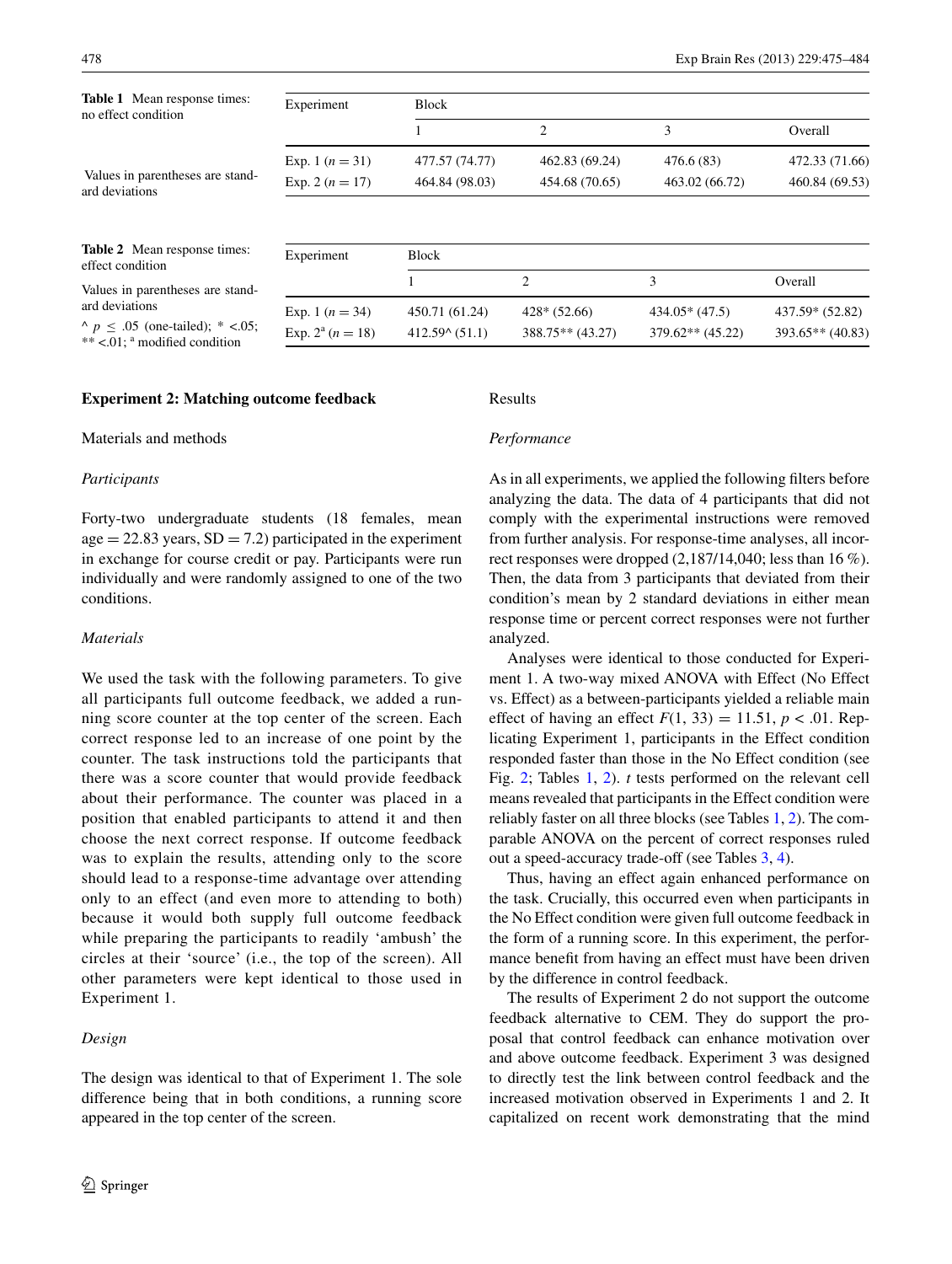<span id="page-4-0"></span>**Fig. 2** Mean response times by Block for Immediate Effect and No Effect conditions in all experiments. The Immediate Effect conditions are *horizontally patterned* and the No Effect conditions are *vertically patterned*. *Shade* denotes Experiment. All main effects of condition are reliable (twotailed; see text)



<span id="page-4-1"></span>**Table 3** Mean percent correct no effect condition

| Experiment               | <b>Block</b> |                |             |             |
|--------------------------|--------------|----------------|-------------|-------------|
|                          |              | $\mathfrak{D}$ | 3           | Overall     |
| Exp.1<br>$(n=31)$        | $86\%$ (8)   | $90\%$ (11)    | $86\%$ (17) | $87\%$ (9)  |
| Exp. $2^a$<br>$(n = 17)$ | 79 % (16)    | $89\%$ (11)    | $87\%$ (7)  | $85\%$ (10) |

Values in parentheses are standard deviations

modified condition

<span id="page-4-2"></span>**Table 4** Mean percent correct effect condition

| Experiment               | <b>Block</b> |            |            |            |
|--------------------------|--------------|------------|------------|------------|
|                          |              | 2.         | 3          | Overall    |
| Exp.1<br>$(n = 34)$      | $87\%$ (9)   | $92\%$ (5) | $91\%$ (7) | $90\%$ (5) |
| Exp. $2^a$<br>$(n = 18)$ | $84\%$ (17)  | $89\%$ (6) | $87\%$ (9) | $87\%$ (8) |

Values in parentheses are standard deviations

<sup>a</sup> modified condition

is sensitive to subtle time lags between actions and their effects (as short as 300 ms) even when people are not aware that there was a lag (see David et al. [2008\)](#page-8-18). We reasoned that inserting such a brief lag between an action and an effect degrades the quality of control feedback (David et al. [2008](#page-8-18)); if this would decrease, or even eliminate, the performance advantage in the Effect (vs. No Effect) condition, then this would be strong evidence toward control feedback being the source of the motivation benefit. This is because a subtle lag should not similarly affect outcome feedback in any way because the mind still has full (albeit lagged) information that the goal of 'stamping' the circle was successfully completed before the end of the trial. Thus, if control feedback is a distinct source of motivation over and above outcome

feedback, then lowering the quality of control feedback while maintaining that of the outcome feedback should reduce or even eliminate the performance benefit from having an effect.

# **Experiment 3: Introducing uncertainty about self-authorship**

Materials and methods

#### *Participants*

Eighty-two undergraduate students (46 females, mean  $age = 22.27 \text{ years}, SD = 6.9)$  participated in the experiment in exchange for course credit or pay.<sup>[4](#page-4-3)</sup> Participants were run individually and were randomly assigned to one of the four conditions: No Effect, Immediate Effect, a Short Lag Effect condition in which an effect (the flash and disappearance of the circle) occurred 300 ms after a correct response, and a Long Lag Effect condition in which an effect occurred 600 ms after a correct response.

## *Materials*

We used the stamp task with the following parameters. The game window was increased from 385 pixels to 601 pixels to allow time for the lagged effect to appear. This increased the game window from approximately 850 ms to approximately 1,300 ms.<sup>5</sup> The ISI was therefore increased from approximately 1,000 ms to approximately 1,450 ms. All other parameters were kept identical to the two previous experiments.

<span id="page-4-3"></span><sup>&</sup>lt;sup>4</sup> Three participants did not report their gender.

<span id="page-4-4"></span><sup>5</sup> Based on adding 2 standard deviations from the maximal mean RT from all other experiments. This was intended to ensure that about 95 % of the effects in the long lag condition would actually show up on the screen.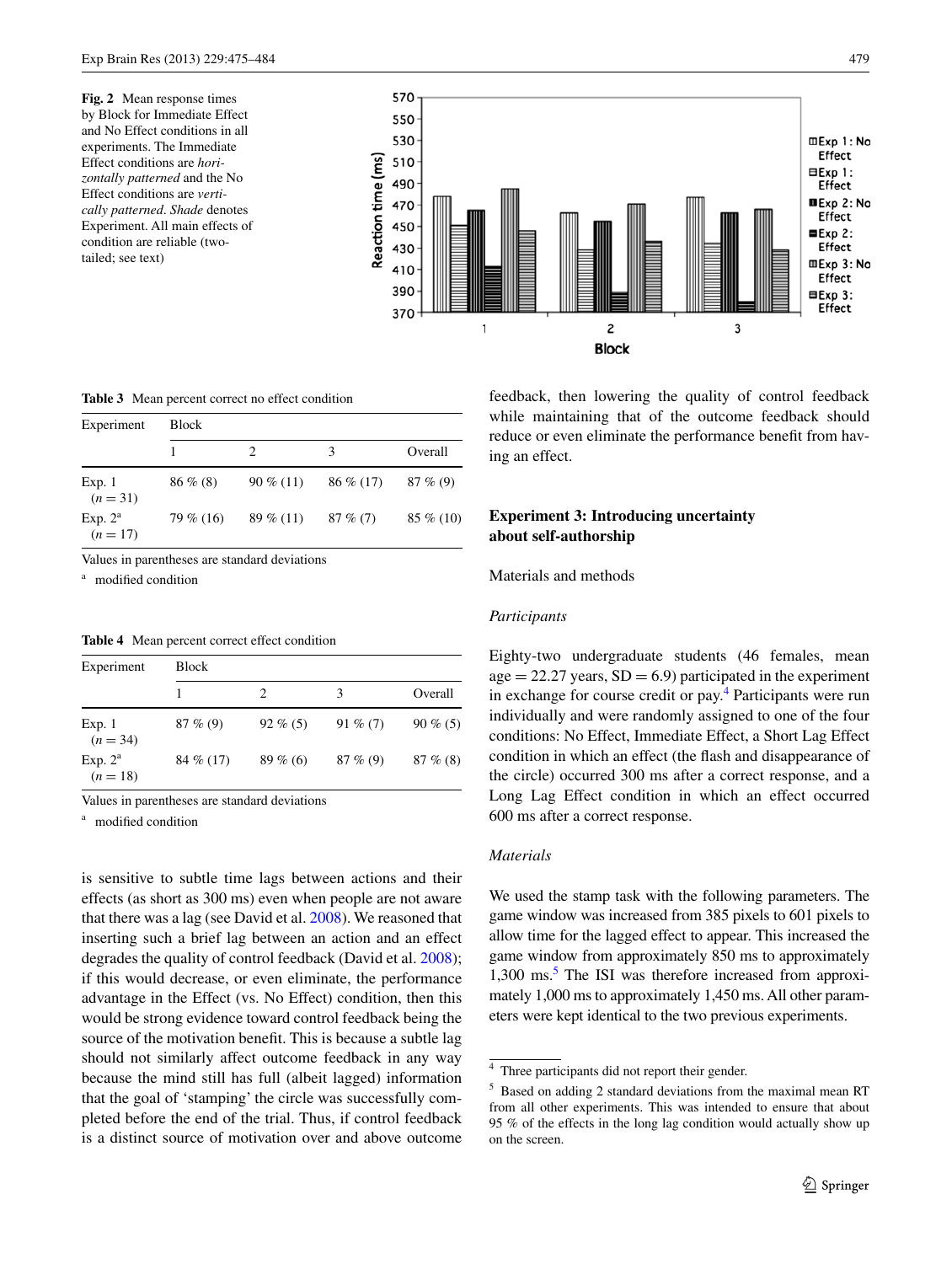#### *Design*

Apart from the addition of the two lag conditions, the design was identical to that used in the two former experiments.

# Results

### *Performance*

We applied the same filters as in the former experiments. First, the data of 4 participants that did not comply with the experimental instructions were removed from further analysis. For response-time analyses, all incorrect responses and ones that were preceded by a false alarm were dropped  $(3,726/29,160 = 13\%)$ . For percent correct analyses, responses that were preceded by a false alarm were dropped  $(2,270/29,160 = 8\%)$ . Then, the data from 7 participants  $(-9, %)$  that deviated from their group's mean by 2 standard deviations in either mean response time or percent of correct responses were not included in further analyses.

Results were analyzed as in the two previous experiments. Trials were averaged over each block (now 60 trials long each) and subjected to a mixed ANOVA performed separately for response times and percent of correct responses.

For response times, a two-way mixed ANOVA with *Effect* (No Effect vs. Immediate Effect vs. Short Lag Effect vs. Long Lag Effect) as a between-participants factor yielded a reliable main effect of having an effect (see Fig. [3\)](#page-6-0), *F*(3,  $(67) = 2.85, p < .05$ . *t* tests performed on the relevant means revealed the following findings: First, replicating Experiments 1 and 2, participants in the Immediate Effect condition were faster than those in the No Effect condition. Second, participants in the Short and Long Lag Effect conditions were *not* reliably faster than participants in the No Effect condition. Thus, the performance benefit from having an effect was eliminated even when there was only a brief 300 ms lag (see Tables  $5, 6$  $5, 6$  $5, 6$ ).<sup>6</sup>

The comparable ANOVA on the percent of correct responses did not reveal a reliable effect of Effect condition, again ruling out a speed-accuracy trade-off (see Table [6\)](#page-6-2).

In sum, the performance results of Experiment 3, beyond providing a second replication of the motivating influence of an immediate effect, supply evidence that this motivation relates to mechanisms of judgment of authorship over managing an effect (i.e., control). Furthermore, as all Effect conditions received complete outcome feedback before the trial had ended and the next trial began, this study weakens alternative explanations focusing on uncertainty or efficacy,

as it is not clear how these could have influenced the next trial given the same outcome feedback.

To summarize, the results of Experiment 3 show that the motivational consequence of having an effect is tightly time locked to a commission of a response. The decrease in the performance benefit of having an effect is already apparent when a perceptual event (i.e., an effect) appears only 300 ms after a response. As outcome information was equally available and salient in all Effect conditions, it is the difference between them in their function as control feedback that matters for motivation. Introduction of a brief lag decreases the mind's certainty that it was its action that controlled the effect.

## <span id="page-5-0"></span>**General discussion**

Three experiments demonstrate that having an effect enhances performance. This pattern of findings cannot be explained by current versions of ideomotor theories because they stress the mechanism of a specific effect activating the specific response that is associated with it (e.g., Hommel et al. [2001\)](#page-8-0). These theories are also silent on why introducing a brief time lag would eliminate response facilitation (Experiment 3).<sup>[7](#page-5-2)</sup> Furthermore, although consistent performance differences could be driven by factors other than control feedback, we have ruled out the most prominent alternative. Having an effect did not influence performance through functioning as outcome feedback—specifically, by providing clear feedback that a trial has ended or feedback about being successful in goal attainment (Experiments 2 and 3).

We conclude that the pattern of findings supports the hypothesis that having an effect is motivating. Motivation came from the fact that the event is registered as an effect of one's actions, which is control feedback. Note that this registration does not necessarily depend on a conscious judgment of contingency between action and effects (e.g., Moore et al. [2012\)](#page-8-19) or on an explicit feeling of control (Eitam and Higgins [2010](#page-8-15)).

Before moving on to elaborate on what we think these findings mean, one limitation of the current study should be explicitly acknowledged. While we argue that effects are motivating regardless of the value (and hence, task relevance) of an effect, in the current experiments, the effect

<span id="page-5-1"></span><sup>6</sup> The marginal reliability of the effect of effect on RT's led us to replicate this study. We obtained a reliable result. The data from this study will be made available on request.

<span id="page-5-2"></span><sup>7</sup> Other work has demonstrated that introducing a longer time lag (1–2 s) decreases both people's action-effect contingency judgments and motivation to act (e.g., Shanks and Dickinson [1991\)](#page-9-3). We have evidence for dissociation between people's feeling of effectiveness (as a proxy for contingency judgments) and performance facilitation (Eitam and Higgins [2012](#page-8-20)). Specifically, in the 300 ms lag condition participants' judgments of effectiveness are no different than in the immediate lag condition but the facilitation of action, as in the current case, disappears.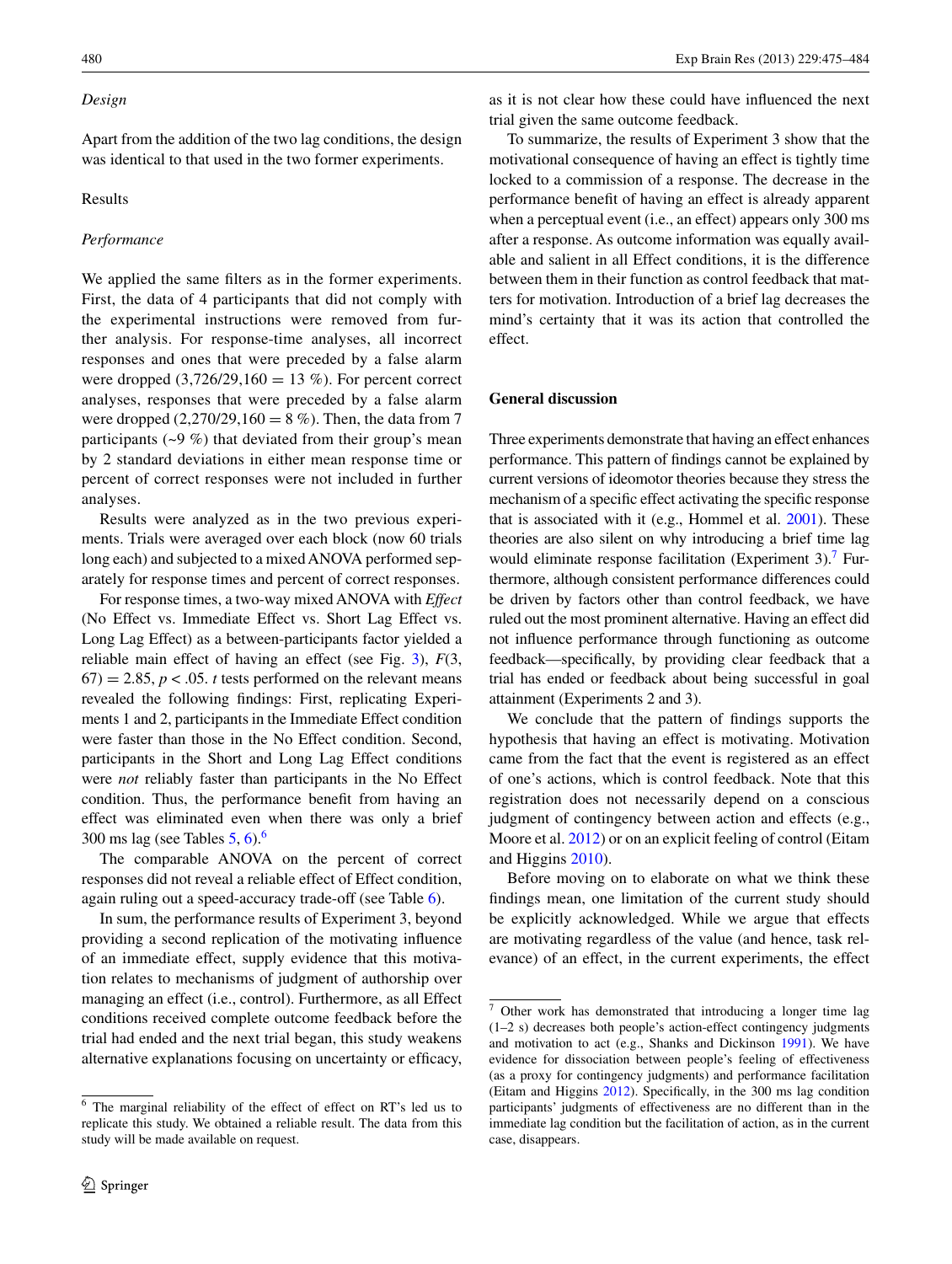

<span id="page-6-0"></span>**Fig. 3** Experiment 3. Mean response times by Block for Immediate, Short Lag (300 ms), Long Lag (600 ms), and No Effect conditions in Experiment 3. Planned contrasts show that while the Immediate Effect condition is reliably faster from the No Effect condition *F* (1,  $209$ ) = 8.07,  $p = .01$ , the Short  $F(1, 209) = 1.95$ ,  $p = .16$  and Long

Lag conditions *F* (1, 209) = 4.53,  $p = .04$ , are not. In fact, in this experiment, the Long Lag condition was reliably *slower* than the No Effect condition, but as this difference did not replicate in an additional study, we do not discuss it further

<span id="page-6-1"></span>**Table 5** Experiment 3—mean response times

| Condition                         | <b>Block</b> |                             |          |            |  |
|-----------------------------------|--------------|-----------------------------|----------|------------|--|
|                                   | 1            | $\mathcal{D}_{\mathcal{L}}$ | 3        | Overall    |  |
| Immediate<br>effect<br>$(n = 21)$ | 446 (63)     | 436 (65)                    | 428 (62) | $437*(58)$ |  |
| Short lag<br>$(n = 18)$           | 467 (91)     | 447 (71)                    | 451 (70) | 455 (73)   |  |
| Long lag<br>$(n = 15)$            | 555 (159)    | 483 (71)                    | 474 (44) | 504 (67)   |  |
| No effect<br>$(n = 17)$           | 485 (90)     | 471 (88)                    | 466 (91) | 474 (84)   |  |

Comparisons are to no effect condition. Values in parentheses are standard deviations

 $* < .05$ 

<span id="page-6-2"></span>

|  | Table 6 Experiment 3—mean percent correct |  |  |
|--|-------------------------------------------|--|--|
|--|-------------------------------------------|--|--|

| Condition                         | <b>Block</b>       |            |             |            |  |
|-----------------------------------|--------------------|------------|-------------|------------|--|
|                                   |                    | 2          | 3           | Overall    |  |
| Immediate<br>effect<br>$(n = 21)$ | 91 % $(8)$         | $91\%$ (7) | $89\%$ (7)  | $91\%$ (7) |  |
| Short lag<br>$(n = 18)$           | $95\%^{\wedge}(5)$ | $94\%$ (4) | $92\%$ (7)  | $94\%$ (5) |  |
| Long lag<br>$(n = 15)$            | $94\%$ (8)         | $95\%$ (4) | $94\%$ (7)  | 94 $% (4)$ |  |
| No effect<br>$(n = 17)$           | 94 $% (5)$         | $92\%$ (7) | $90\%$ (10) | $92\%$ (7) |  |

Comparisons are to no effect condition. Values in parentheses are standard deviations

 $\land$  p  $\leq$  .05 (one-tailed)

was not completely task irrelevant. That is to say, although the effect was redundant—as participants had sufficient information to evaluate their performance without it—it was related to the task of stamping the circle. While Experiment 2 clearly shows that an effect does motivate beyond mere outcome feedback (a running score), whether a *completely* task irrelevant effect will do the same awaits further research.

## **How might having an effect motivate?**

At our current level of knowledge, we can only speculate about the mechanism that translates control, and specifically effects, into motivation. By way of analogy, we propose that the way in which having an effect is motivating resembles the process of reinforcing the response that produced the effect. We stress, however, that such reinforcement comes from the event being judged as feedback about successful control and hence the hypothesized mechanism by which effects motivate is different from both classic and current notions of reinforcement. Operant conditioning, for example, is the process of learning a relation between a stimulus and response that delivers a *valued* outcome. Our findings are inconsistent with such outcome feedback being the critical factor. Specifically, the performance difference between the Effect and No Effect conditions holds even when feedback on obtaining a desired end state or goal is equal (Experiment 3).

A more recent version of incentive theory is about the incentive value ('wanting') of the stimulus itself (Berridge [2007](#page-8-21); Berridge and Robinson [1998](#page-8-22)). According to that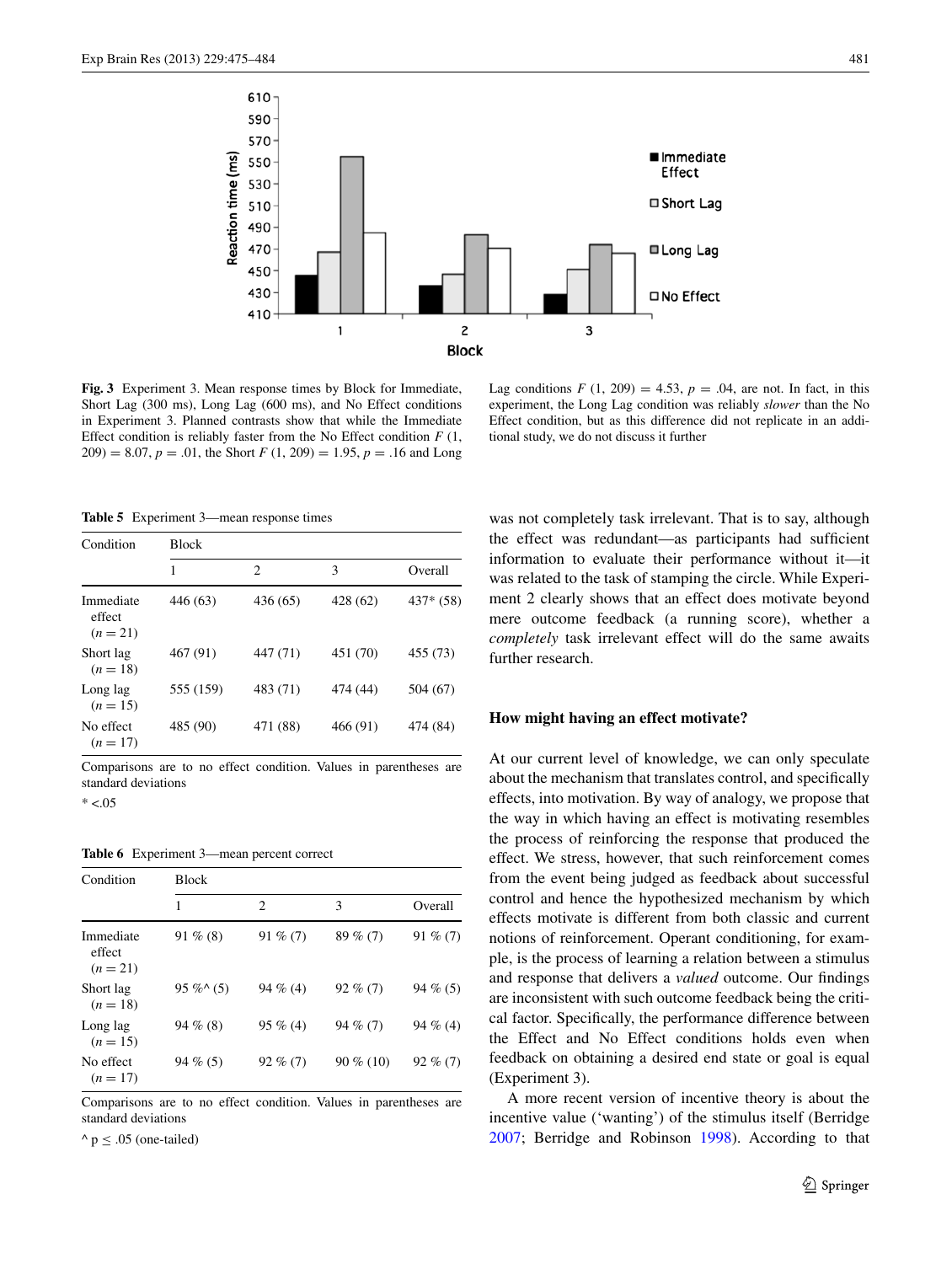theory, the stimulus itself motivates through the learned relationship between it and a natural reinforcer (a valued outcome), which gives the stimulus its own incentive salience. Again, the main difference from this process is that the CEM hypothesis is that perceptual events judged to be effects are themselves reinforcers, over and above any current or past relationship with any primary or 'secondary reinforcement'.[8](#page-7-0)

An offshoot of this is that any external or internal stimulus may become a sign for potential or actual control (control feedback) and thus motivate. In line with this idea, recent neuroscientific work has demonstrated that a stimulus that comes to indicate the opportunity for choice, another form of control effectiveness (Higgins [2012\)](#page-8-7), activates the brain's 'reward system' and that this happens regardless of the outcome value of that choice (Leotti and Delgado [2011](#page-8-23)). Within the proposed framework, a stimulus indicating the opportunity (or necessity) of choice can be thought of as a strong signal that one has full control over the unfolding of the events—a kind of one-shot action–outcome contingency manipulation.

Classically, motivation has been parsed into two elements—action selection and effort allocation (Dickinson and Balleine [2002](#page-8-24)). Accordingly, motivation from control processes could affect performance by facilitating selection of control-relevant actions by increasing their accessibility or mental activation (Eitam and Higgins [2010;](#page-8-15) Eitam et al. [2012](#page-8-25)) and/or by a focal increase of effort (Bijleveld et al. [2009](#page-8-26), [2010](#page-8-27); Capa et al. [2011](#page-8-28); Pessiglione et al. [2007\)](#page-8-29). Further research is needed to establish which of these mechanisms underlie how control effects operate motivationally.

## **Why do effects motivate?**

In a recent paper, we proposed that processing of external stimuli is influenced by the 'control relevance' of these stimuli (Eitam et al. [2012;](#page-8-25) Eitam and Higgins [2010](#page-8-15)). Specifically, we suggested that the mental representation of stimuli that are perceived to be of high control relevance (e.g., an effect of one's action) would be more accessible and will leave a stronger mark in the mind, for example, such stimuli will be learned better. This idea resonates with current ideas and findings from human and animal neuroscience that argues that the dopaminergic system is driven by 'epistemic' factors such as learning about potential effects one *could* attain in the current environment (Bromberg-Martin and Hikosaka [2009;](#page-8-17) Redgrave 2006; Redgrave et al. [2008](#page-8-30)).

<span id="page-7-0"></span><sup>8</sup> It is possible to describe an effect as being a desired outcome in itself. The point is that it is enough to be represented as an effect to be motivating, independent of whatever consequences follow.

Further speculating, it may be that dopamine both marks the representation of control effects, thereby increasing their relevance and accessibility in memory, *and* reinforces the action plan that produced them increasing the chance that the action is selected (and the effect reproduced). Such a function would also answer the question of why task (or 'value')-irrelevant effects are learned (i.e., encoded) at all and would explain how the ideomotor principle could operate even without a conscious phase of action–effect contingency learning.

#### **Implications of control effect as motivator**

There are various social phenomena that are puzzling when human motivation is viewed strictly from the perspective of desired outcomes. Consider, for example, altruistic behavior. Recently, Choshen-Hillel and Yaniv ([2011\)](#page-8-31) have demonstrated an intriguing phenomenon: When people are given an opportunity to affect the fate of others, which is another way for having control, they are willing to sacrifice their own payment for others' payment. This is surprising when viewed solely in terms of desired outcomes, because these people are ending up with less payment (less outcome). But from the perspective of CEM, if people's involvement in the fate of others was represented by their mind as an instance of control, then it would be internally reinforcing to them.

Another question that CEM speaks to is the puzzle of habits (Allport [1937\)](#page-8-32). Namely, why do people continue to persist in activities after they have lost their value? CEM suggests an answer—that these activities are still reinforced by the effects they bring, regardless of their (now nonexistent) outcome value.

Effect as motivator may also have implication for physical and mental health, specifically for Parkinson's disease and schizophrenia. In Parkinson's, the neurons that are responsible for dopamine secretion die (Lang and Lozano [1998](#page-8-33)). Although initially considered a motor disease, more and more researchers see it today as a malfunctioning of the motivational system (Redgrave et al. [2010\)](#page-8-34). Regarding CEM, the question is whether the malfunction concerns the muted benefit that Parkinson's patients get from having control effects (Redgrave and Gurney [2006](#page-8-35); Redgrave et al. [2008](#page-8-30)). Moore et al. [\(2010](#page-8-36)) have recently demonstrated that an implicit measure of having a control effect—intentional binding—was intact for people suffering from Parkinson's while explicit judgments of authorship were not (i.e., they were positively correlated with dopamine agonist medication). Studies could use our task with Parkinson's patients to investigate whether having such a basic control effect would enhance performance in these patients. Such research could shed light on to what degree Parkinson's symptoms stem from the lack of reaping motivation from the effects.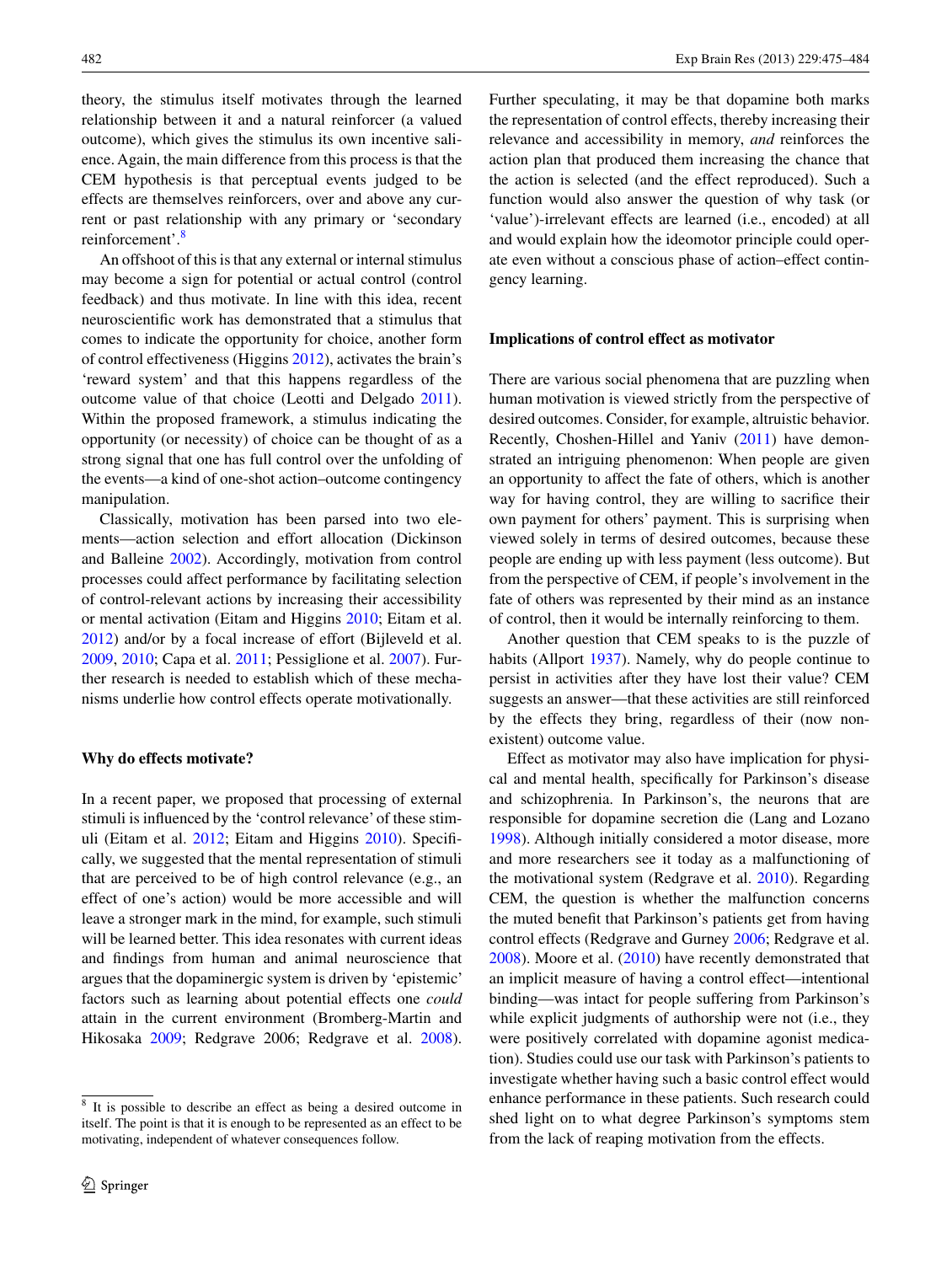In schizophrenia, which typically involves dopaminergic overactivity, there is evidence that people suffering from schizophrenia are impaired in their explicit judgments of authorship (Daprati et al. [1997](#page-8-37)). One possibility is that the motivational impact of having a control effect will be strengthened due to an increase in dopaminergic availability. The alternative possibility is that the difference between conditions will be actually decreased—because the hyperactivation of dopaminergic neurons will lead patients in the No Effect condition to imbue an effect where there is none (Moore et al. [2010](#page-8-36)). Thus, using CEM, it is possible to address both Parkinson's and schizophrenia as control-tomotivation disorders.

**Acknowledgments** This research was supported by a David C. McClelland Postdoctoral Fellowship and Grant 277/12 from the Israel Science Foundation (ISF) to Baruch Eitam and by Grant 39429 from the National Institute of Mental Health to E. Tory Higgins.

#### **References**

- <span id="page-8-10"></span>Abramson LY, Seligman ME, Teasdale JD (1978) Learned helplessness in humans: critique and reformulation. J Abnorm Psychol 87(1):49–74
- <span id="page-8-11"></span>Ajzen I (1991) The theory of planned behavior. Organ Behav Hum Decis Process 50(2):179–211
- <span id="page-8-32"></span>Allport GW (1937) The functional autonomy of motives. Am J Psychol 50:15
- <span id="page-8-8"></span>Atkinson JW (1957) Motivational determinants of risk-taking behavior. Psychol Rev 64(6):359–372
- <span id="page-8-9"></span>Bandura A (1977) Self-efficacy: toward a unifying theory of behavioral change. Psychol Rev 84(2):191–215
- <span id="page-8-14"></span>Barnes GW, Kish GB (1961) Reinforcing properties of the onset of auditory stimulation. J Exp Psychol 62:164–170
- <span id="page-8-21"></span>Berridge KC (2007) The debate over dopamine's role in reward: the case for incentive salience. Psychopharmacology 191(3):391– 431. doi[:10.1007/s00213-006-0578-x](http://dx.doi.org/10.1007/s00213-006-0578-x)
- <span id="page-8-22"></span>Berridge KC, Robinson TE (1998) What is the role of dopamine in reward: hedonic impact, reward learning, or incentive salience? Brain Res Rev 28(3):309–369
- <span id="page-8-26"></span>Bijleveld E, Custers R, Aarts H (2009) The unconscious eye opener: pupil dilation reveals strategic recruitment of resources upon presentation of subliminal reward cues. Psychol Sci 20(11):1313–1315
- <span id="page-8-27"></span>Bijleveld E, Custers R, Aarts H (2010) Unconscious reward cues increase invested effort, but do not change speed-accuracy tradeoffs. Cognition 115(2):330–335. doi[:10.1016/J.Cognition.2009.12.012](http://dx.doi.org/10.1016/J.Cognition.2009.12.012)
- <span id="page-8-17"></span>Bromberg-Martin ES, Hikosaka O (2009) Midbrain dopamine neurons signal preference for advance information about upcoming rewards. Neuron 63(1):119
- <span id="page-8-28"></span>Capa RL, Bustin GM, Cleeremans A, Hansenne M (2011) Conscious and unconscious reward cues can affect a critical component of executive control. Exp Psychol 58(5):370–375. doi:[10.1027/1618-3169/](http://dx.doi.org/10.1027/1618-3169/a000104) [a000104](http://dx.doi.org/10.1027/1618-3169/a000104)
- <span id="page-8-4"></span>Carver CS, Scheier MF (1990) Origins and functions of positive and negative affect: a control-process view. Psychol Rev 97(1):19–35
- <span id="page-8-31"></span>Choshen-Hillel S, Yaniv I (2011) Agency and the construction of social preference: between inequality aversion and prosocial behavior. J Personal Soc Psychol 101(6):1253–1261
- <span id="page-8-37"></span>Daprati E, Franck N, Georgieff N, Proust J, Pacherie E, Dalery J, Jeannerod M (1997) Looking for the agent: an investigation into

consciousness of action and self-consciousness in schizophrenic patients. Cognition 65(1):71–86

- <span id="page-8-18"></span>David N, Newen A, Vogeley K (2008) The "sense of agency" and its underlying cognitive and neural mechanisms. Conscious Cogn 17(2):523–534
- <span id="page-8-24"></span>Dickinson A, Balleine B (2002) The role of learning in the operation of motivational systems. In: Gallistel CR (ed) Learning, motivation and emotion, vol 3. Wiley, London, pp 497–533
- <span id="page-8-15"></span>Eitam B, Higgins ET (2010) Motivation in Mental accessibility: relevance of a representation (ROAR) as a new framework. Soc Personal Psychol Compass 4(10):951–967. doi[:10.1111/j.1751-9004.2010.00309.x](http://dx.doi.org/10.1111/j.1751-9004.2010.00309.x)
- <span id="page-8-20"></span>Eitam B, Higgins ET (2012) Being in control motivates beyond feeling in control. Unpublished manuscript
- <span id="page-8-25"></span>Eitam B, Miele DB, Higgins ET (2012) Motivated remembering: remembering as accessibility and accessibility as motivational relevance. In: Carlston D (ed) Handbook of social cognition. Oxford University Press, New York (in press)
- <span id="page-8-12"></span>Harlow HF, Harlow MK, Meyer DR (1950) Learning motivated by a manipulation drive. J Exp Psychol 40(2):228–234
- <span id="page-8-16"></span>Higgins ET (1997) Beyond pleasure and pain. Am Psychol 52(12):1280
- <span id="page-8-7"></span>Higgins ET (2012) Beyond pleasure and pain: how motivation works. Oxford University Press, New York
- <span id="page-8-3"></span>Hommel B (2009) Action control according to TEC (theory of event coding). Psychol Res Psych 73(4):512–526. doi[:10.1007/](http://dx.doi.org/10.1007/S00426-009-0234-2) [S00426-009-0234-2](http://dx.doi.org/10.1007/S00426-009-0234-2)
- <span id="page-8-0"></span>Hommel B, Musseler J, Aschersleben G, Prinz W (2001) The theory of event coding (TEC): a framework for perception and action planning. Behav Brain Sci 24(5):849–937
- <span id="page-8-1"></span>James W (1890) The principles of psychology. Harvard University Press, Cambridge, MA
- <span id="page-8-33"></span>Lang AE, Lozano AM (1998) Parkinson's disease. First of two parts. N Engl J Med 339(15):1044–1053. doi[:10.1056/N](http://dx.doi.org/10.1056/NEJM199810083391506) [EJM199810083391506](http://dx.doi.org/10.1056/NEJM199810083391506)
- <span id="page-8-23"></span>Leotti LA, Delgado MR (2011) The inherent reward of choice. Psychol Sci. doi[:10.1177/0956797611417005](http://dx.doi.org/10.1177/0956797611417005)
- <span id="page-8-5"></span>Lewin K (1935) A dynamic theory of personality: selected papers. MacGraw-Hill, New York

<span id="page-8-6"></span>Miller GA (1960) Plans and the structure of behavior. Holt, New York

- <span id="page-8-13"></span>Moon LE, Lodahl TM (1956) The reinforcing effect of changes in illumination of lever-pressing in the monkey. Am J Psychol 69(2):288–290
- <span id="page-8-36"></span>Moore JW, Schneider SA, Schwingenschuh P, Moretto G, Bhatia KP, Haggard P (2010) Dopaminergic medication boosts action-effect binding in Parkinson's disease. Neuropsychologia 48(4):1125– 1132. doi:[10.1016/J.Neuropsychologia.2009.12.014](http://dx.doi.org/10.1016/J.Neuropsychologia.2009.12.014)
- <span id="page-8-19"></span>Moore JW, Middleton D, Haggard P, Fletcher PC (2012) Exploring implicit and explicit aspects of sense of agency. Conscious Cogn 21(4):1748–1753
- <span id="page-8-29"></span>Pessiglione M, Schmidt L, Draganski B, Kalisch R, Lau H, Dolan RJ, Frith CD (2007) How the brain translates money into force: a neuroimaging study of subliminal motivation. Science 316(5826):904–906. doi[:10.1126/science.1140459](http://dx.doi.org/10.1126/science.1140459)
- <span id="page-8-2"></span>Prinz W (1997) Perception and action planning. Eur J Cogn Psychol 9(2):129–154
- <span id="page-8-35"></span>Redgrave P, Gurney K (2006) The short-latency dopamine signal: a role in discovering novel actions? Nat Rev Neurosci 7(12):967– 975. doi[:10.1938/Nrn2022](http://dx.doi.org/10.1938/Nrn2022)
- <span id="page-8-30"></span>Redgrave P, Gurney K, Reynolds J (2008) What is reinforced by phasic dopamine signals? Brain Res Rev 58(2):322–339. doi:[10.1016/J.](http://dx.doi.org/10.1016/J.Brainresrev.2007.10.007) [Brainresrev.2007.10.007](http://dx.doi.org/10.1016/J.Brainresrev.2007.10.007)
- <span id="page-8-34"></span>Redgrave P, Rodriguez M, Smith Y, Rodriguez-Oroz MC, Lehericy S, Bergman H, Agid Y, DeLong MR, Obeso JA (2010) Goaldirected and habitual control in the basal ganglia: implications for Parkinson's disease. Nat Rev Neurosci 11(11):760–772. doi[:10.1038/nrn2915](http://dx.doi.org/10.1038/nrn2915)